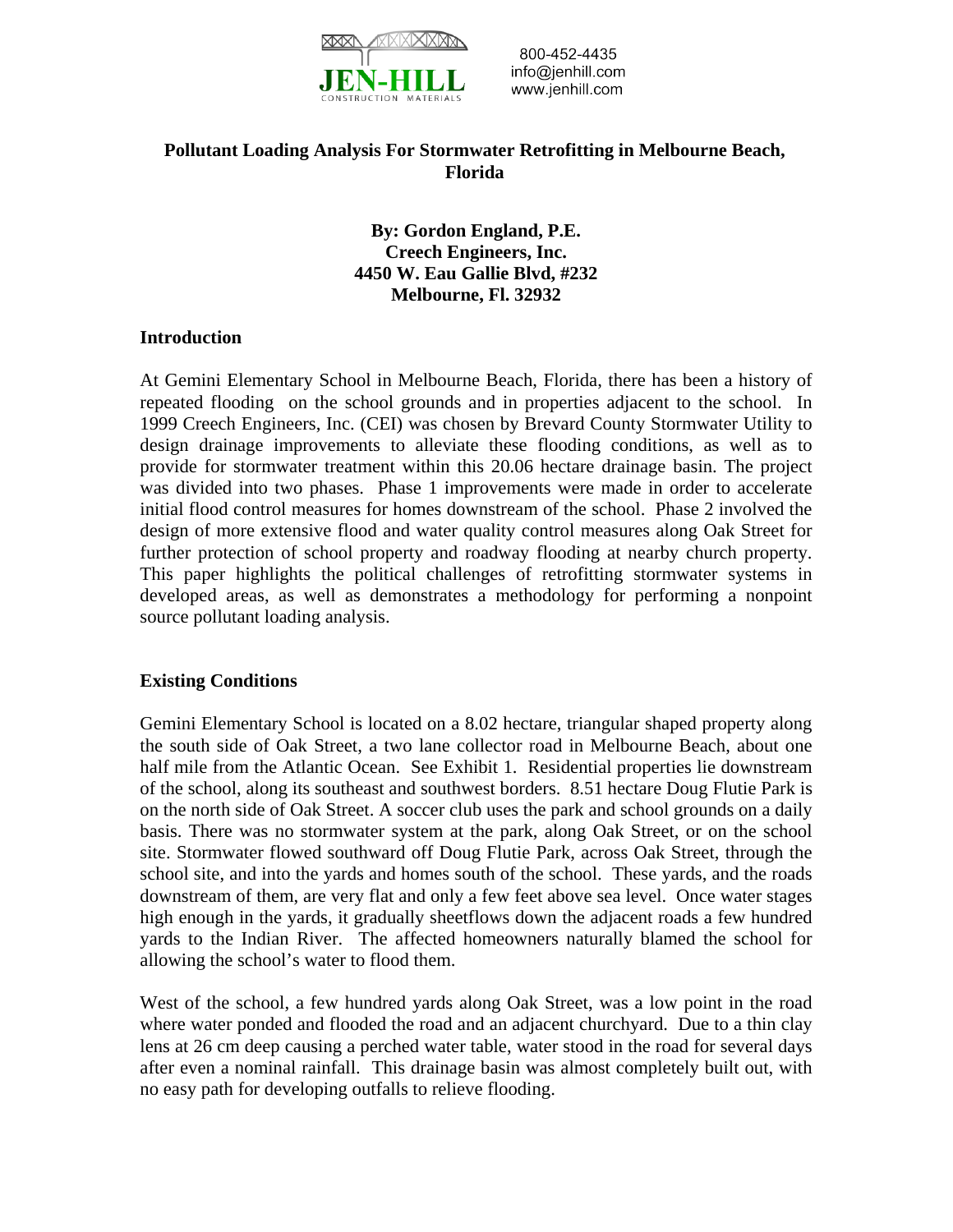This section of the Indian River is a Class 2 water body, with a Shellfish Harvesting classification bringing intense scrutiny from the St. Johns River Water Management District. Corp of Engineers permitting is required for new outfalls in the area due to seagrasses near the shoreline.

The park, the school, and Oak Street lie in unincorporated Brevard County. The church, and properties west of the school are in Melbourne Beach. Being a collector road, all of the utility companies have major transmission lines in the road right-of-way.

As can be seen, this challenging project involved Brevard County, Melbourne Beach, the School Board, Brevard County Parks and Recreation Department, Brevard County Road and Bridge Department, Brevard County Stormwater Utility, a church, three different Homeowners Associations, a soccer club, the Water Management District, the Corp of Engineers, and several utility companies. Stakeholder involvement and partnerships were going to be critical to weave a solution through the many players involved.

## **Proposed Improvements**

The first priority was to alleviate flooding in the homes adjacent to the school. As an interim measure, a berm was designed and constructed by County personnel along the south property lines of the school, with a swale behind the berm directing water to the southernmost point of the school property. At that location, an inlet and 18" outfall pipe were constructed in a utility easement through two heavily landscaped and fenced yards, to Pompano Street, where it was tied into an existing storm drain pipe.

A short time later, heavy rains overflowed the berms and swales and flooded homes adjacent to the school again. CEI was engaged at that point to provide more effective drainage improvements.

Fortunately, Gemini Elementary School had a significant area of vacant land on their site. The school entered into agreements with Brevard County allowing the construction of three dry retention ponds totaling 2.95 hectare to reduce flows leaving the school site, as well as provide stormwater treatment where none existed. These dry ponds were wound around several soccer and baseball fields. The soccer field's locations had to remain in place due to previous agreements with the school and Parks and Recreation Dept. The ponds were only 26-40 cm (12"- 18") deep and sodded, allowing the soccer teams to use the pond areas as practice fields when dry. When the ponds were excavated, the confining clay layer was removed to allow for infiltration though the beach sand at the site. Construction was scheduled during the summer when school was out.

A control structure was designed at the outfall pipe location to provide protection for a 25 year storm. The temporary connection to the existing downstream pipe had overloaded the downstream system in a heavy rain event, so a new outfall to the Indian River was designed through a park adjacent to the River. The park was owned by a Homeowners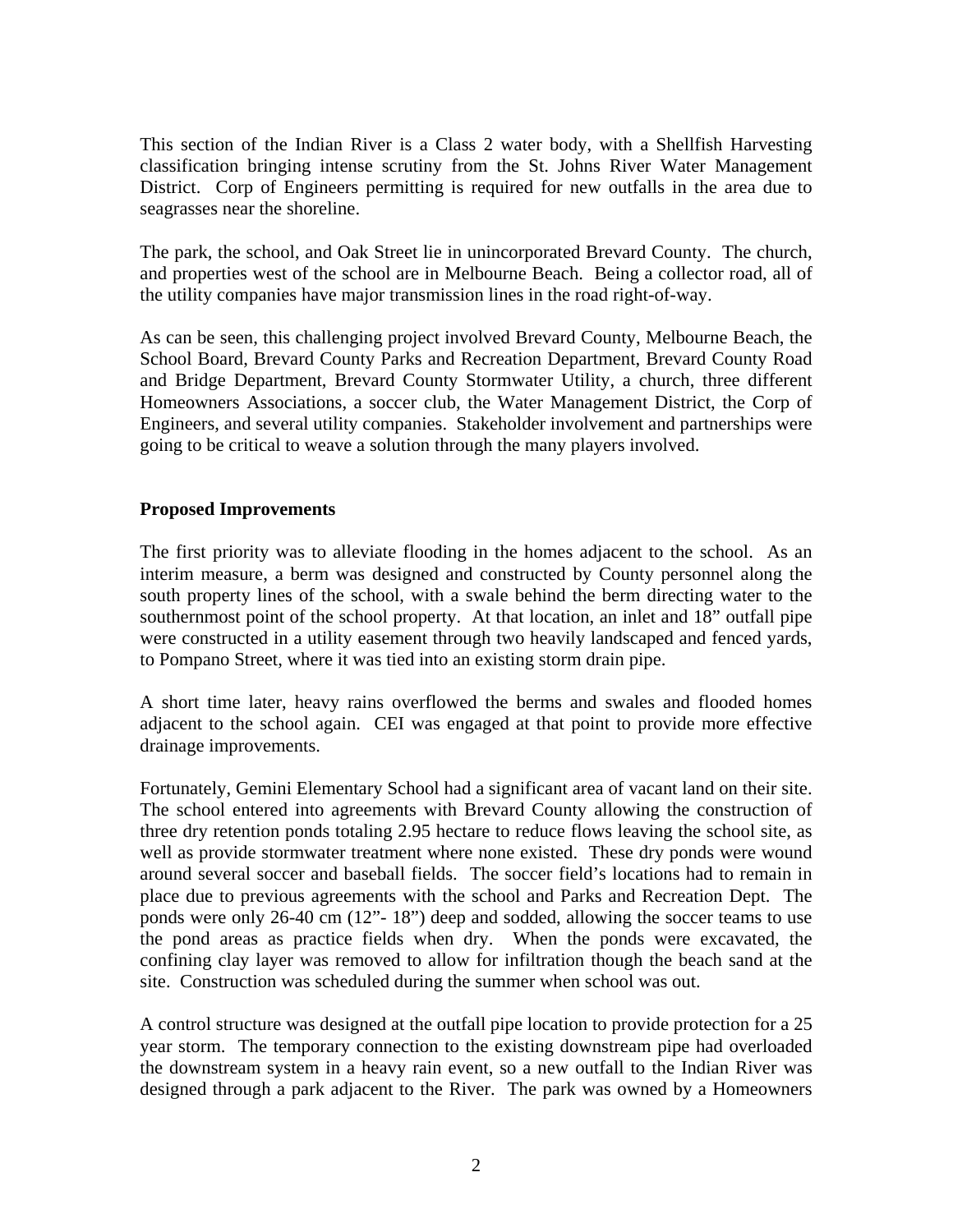Association, which reluctantly gave a drainage easement through the park. The County agreed to make several improvements to the park and its boat ramp in exchange for the easement. The Corp of Engineers was concerned that the new outfall pipe discharges would impact the nearby seagrasses, so the new discharge pipe was not permitted to be constructed in the Indian River. A bubbleup box was designed ten feet back from the shoreline and rock riprap was placed between the bubbleup box and the mean high water line to prevent erosion. As mitigation for disturbing the shoreline, spartina and other plants were planted among the rocks to further buffer the shoreline from the stormwater discharges.

This first phase of improvements was finished in September 2000 at a cost of \$124,000. The improvements implemented proved successful in preventing any flooding of adjacent homes in several large rainfalls in 2001.

The second phase of the project addressed stormwater quantity and quality concerns along 1650 meters of Oak Street, from A1A to Cherry Street. To provide further flood protection at Gemini Elementary School, retention swales were designed along both sides of Oak Street and 625 meters of storm drain pipe was designed to intercept runoff and prevent it from crossing the road onto school property. The piping also provided an outfall for the low spot in the road by the church.

This new pipe system discharged into a residential canal system, which was used by many of the adjacent residents for boating to the Indian River Lagoon (Bay). These canals were very politically sensitive since they were in need of dredging and the Town of Melbourne Beach does not dredge canals. The residents were concerned that the new stormwater system would lead to further sedimentation of the canals. The first alternative for treatment was to use land at the church site for a pond for the road runoff. The church was willing to donate the land where their septic tank fields were located if the County would provide a sewer connection. This scenario was designed, but when it came time for the church to give easements to the County, they balked and it was back to the drawing board.

St. Johns River Water Management District, (District), criteria requires stormwater treatment for improvements which a) increase discharge rates b) which increase pollutant loadings, or c) which increase impervious areas. With this project, no new increased impervious areas were proposed, but there would be additional water flowing to the residential canal from the extension of the pipe system to the flood prone areas. These new flows create the potential for increased pollutant loadings to the canal. Normal design methods would have used treatment ponds to offset these potential impacts. Due to lack of available land for ponds, alternative treatment methods were proposed for this project. The District will consider alternative treatment methods if it can be demonstrated that all other possible alternatives have been exhausted. It would not be possible politically to use more school or park area for treatment ponds. For this project, CEI showed that the only alternatives were to tear down houses for ponds, or use alternate treatment technologies.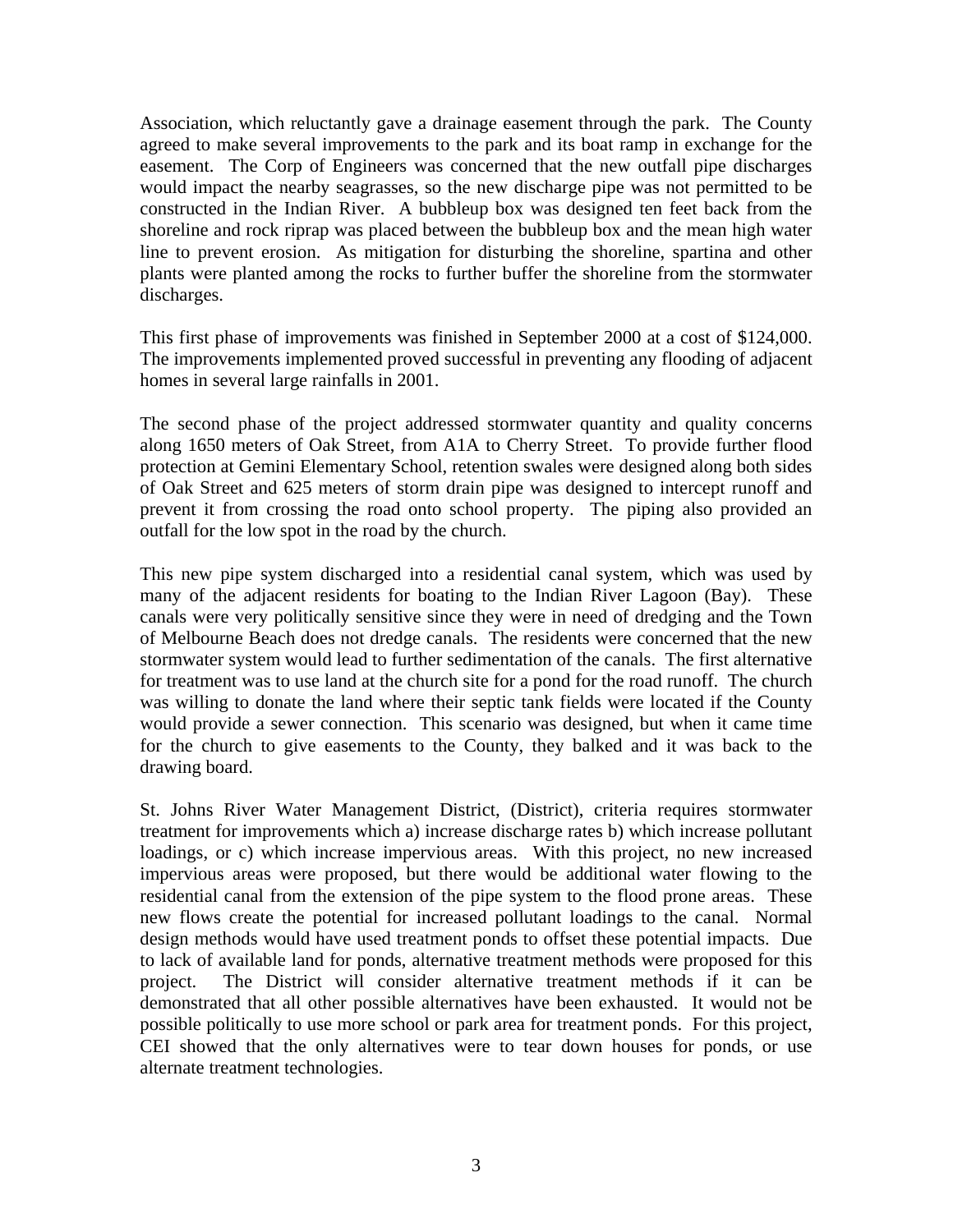The treatment strategy involved maximizing treatment methods within the project basin with alternative BMPs, as well as retrofitting two adjacent watersheds as additional mitigation. A total of 1.67 acre feet of retention storage was provided in Phase 2 in the roadside swales and small ponds. This was equivalent to 0.032 inches of retention from the drainage areas flowing to the retention areas.

A treatment train along Oak Street was designed by using 9 Grated Inlet Skimmer Boxes, from Suntree Technologies, Inc., in the new inlets to trap debris entering the inlets, constructing berms to slow runoff from the ball fields, and installing one baffle box at the downstream end of the new pipe system along Oak Street. Baffle Boxes are in-line stormwater treatment devices which trap sediment, trash, and debris. They have been used by Brevard County successfully for the last 9 years. In offsite Basin 4, which only had one existing baffle box to provide sediment removal, 16 Curb Inlet Skimmer Boxes were installed in all of the existing inlets to provide nutrient removal by trapping grass clippings, leaves, and yard debris. Nutrients were a concern in the canals since the nutrients promote algae blooms, which in turn increase muck build up in the canals. In offsite drainage Basin 5, there are 3 existing pipes which discharge directly to the canals. Three baffle boxes and 6 curb inlet skimmer boxes were designed to provide sediment and nutrient treatment for this drainage basin. Brevard County Stormwater Utility will implement this project and be responsible for all maintenance of the improvements. The baffle boxes will be inspected twice a year and cleaned as needed. The inlet traps will be cleaned twice a year. Brevard County has a vacuum truck dedicated to cleaning stormwater BMPs.

Using numerous BMPs used on this project provided a high degree of treatment for the new piping system along Oak Street, and provided treatment for two offsite basins where little treatment existed. The retrofitting of the offsite areas was, in effect, mitigation for the new discharges to the canal. See Exhibit 1 for a map of the improvements.

#### **Calculations**

In Phase 1 of the project, the dry ponds and outfall pipes were modeled hydraulically using the Interconnected Pond Routing program. Since the dry ponds in the Phase 2 project area were too small to provide effective attenuation, the predevelopment and post development runoff calculations were made using Hydraflow and the rational method. The only available storm drain pipe for Phase 2 was a 36" pipe in offsite Basin 4. The new piping along Oak Street was connected to the existing 36" pipe, and the piping downstream of the connection was upgraded to a 42" pipe. The pipes were designed for a 25 year storm. Basins 1,2, and 3 were a much longer distance from the outfall than Basin 4. As a result of different times of concentration, the peak flows from Basin 4 passed sooner than Basins 1,2, and 3, giving only a slight increase in peak discharge, despite adding 12.25 hectares to the area flowing to the existing outfall.

The potential for increased pollutant loadings in the canal system was a concern of local residents. These canals had a history of dredging operations every 8-10 years, and the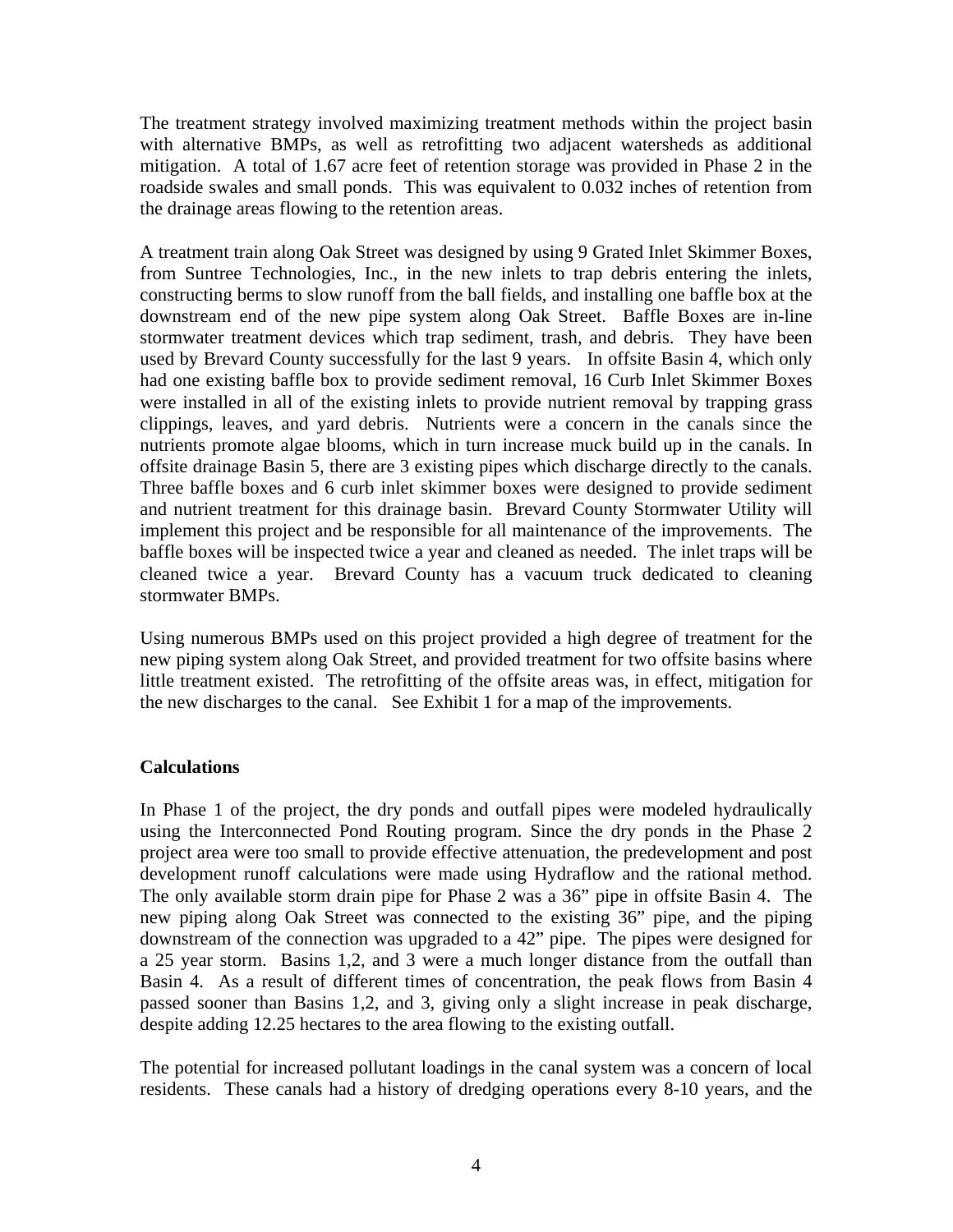residents did not want to increase the frequency of costly dredging. The main pollutants of concern leading to muck deposition in the canals were Total Suspended Solids (TSS), Total Nitrogen (TN), and Total Phosphorus (TP). Sediment build up at the end of the pipes was common. Nutrient loadings from grass clippings, leaves, and fertilizers leads to algae blooms and low dissolved oxygen in the canals, which in turn leads to muck build up from the eutrophication process. Most of the material dredged from residential canals is typically muck.

To address this concern, a pollutant loading analysis of the existing and proposed stormwater discharges was performed. In the existing conditions, the only stormwater treatment for the canal system was a baffle box along Cherry Street for offsite Basin 4 of 24.24 hectares. There were a total of 7 outfall pipes discharging into the canal system.

In the first phase of this project stormwater treatment was provided for 8.02 hectares of the school grounds with 3 dry detention ponds. The discharge from these ponds was to the Indian River, rather than the canal system, so these pollutant loads were not included in the pollutant load analysis for the canal outfall.

The existing pollutant load to the canal only came from the drainage Basins 4 and 5, totaling 31.2 hectares. The runoff from Oak Street did not drain to the canal in existing conditions, only in the post development conditions.

The strategy for the pollutant analysis was to calculate the pollutant loads in the existing conditions, and then calculate the pollutant loads after the new pipes were added to the system and offsite areas retrofitted for stormwater treatment. The pollutants used in this analysis were TSS, TP, and TN.

Each drainage basin was categorized by land use. Areal, annual, mass loading rates from "Stormwater Loading Rate Parameters for Central and South Florida", Harper, 1994, were multiplied by each basin's area to give existing and potential annual pollutant loadings. See Table 1.

The next step was to calculate the pollutant removal rates for the different BMPs. Individual BMP removal efficiencies were take from "A Guide for BMP Selection in Urban Developed Areas", EWRI, 2000. What was challenging with this analysis was the use of multiple BMPs in series for the treatment train. Each BMP receives cleaner and cleaner water as the water moves down the train. At each BMP, the removal efficiency for each constituent was multiplied by the remaining percentage of the initial loading to give a weighted, cumulative, removal efficiency for each constituent. See Table 2. These calculated removal efficiencies were then multiplied by the total calculated pollutant loads to give the reduced pollutant loadings after the BMPs were installed. See Table 3. Table 4 shows that the total loads to the canal were reduced as a result of the retrofitting of onsite and offsite basins.

The pollutant loading analysis below demonstrates that as a result of the numerous BMPs proposed, the total pollutant loadings entering the canals after project completion will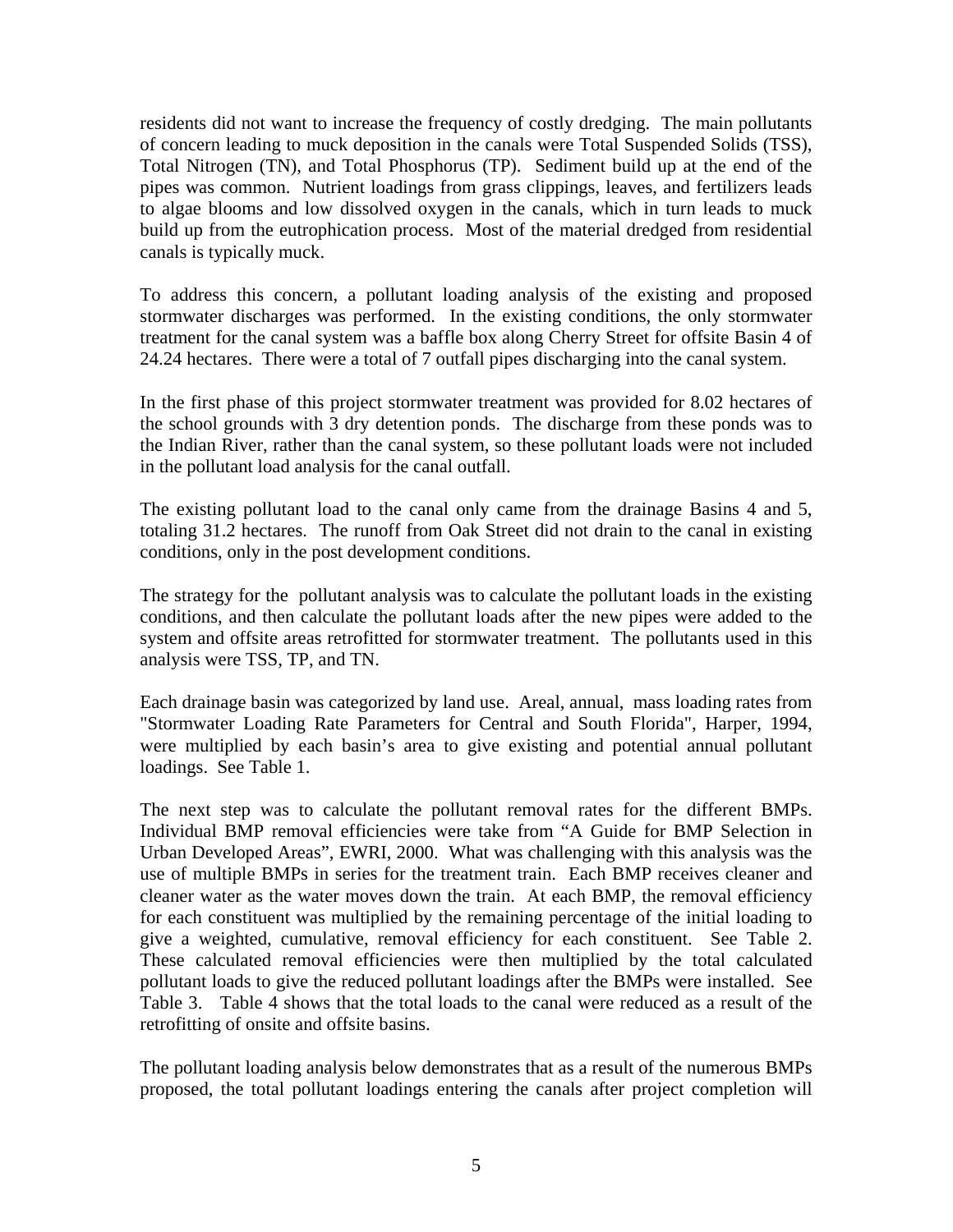actually be significantly reduced from the existing pollutant loadings entering the canals. The key to overall pollutant reduction is to provide additional treatment in offsite drainage basins. This will result in a net benefit of reduced pollutants entering the canals and a reduction of the severe flooding often seen along Oak Street.

|                 |         |                 | Loading Rate*<br>(kg/ac - year) |                   |                 | <b>Potential Pollutant Loading</b><br>(kg - year) |                            |              |  |
|-----------------|---------|-----------------|---------------------------------|-------------------|-----------------|---------------------------------------------------|----------------------------|--------------|--|
|                 | Area    |                 |                                 | <b>Total</b>      | <b>Total</b>    |                                                   | <b>Total</b>               | <b>Total</b> |  |
| <b>Basin</b>    | (acres) | <b>Land Use</b> | <b>TSS</b>                      | <b>Phosphorus</b> | <b>Nitrogen</b> | <b>TSS</b>                                        | <b>Phosphorus Nitrogen</b> |              |  |
| 2A              | 9.23    | Recreational    | 7.6                             | 0.046             | 1.07            | 70.15                                             | 0.425                      | 9.876        |  |
| 2B              | 1.15    | Recreational    | 7.6                             | 0.046             | 1.07            | 8.74                                              | 0.053                      | 1.231        |  |
| 2C              | 0.77    | Recreational    | 7.6                             | 0.046             | 1.07            | 5.85                                              | 0.035                      | 0.824        |  |
| 2D              | 1.45    | Recreational    | 7.6                             | 0.046             | 1.07            | 11.02                                             | 0.067                      | 1.552        |  |
| 2E              | 2.63    | Recreational    | 7.6                             | 0.046             | 1.07            | 19.99                                             | 0.121                      | 2.814        |  |
| 2F              | 1.97    | Recreational    | 7.6                             | 0.046             | 1.07            | 14.97                                             | 0.091                      | 2.108        |  |
| 2G              | 0.75    | Recreational    | 7.6                             | 0.046             | 1.07            | 5.70                                              | 0.035                      | 0.803        |  |
| 2H              | 1.29    | Recreational    | 7.6                             | 0.046             | 1.07            | 9.80                                              | 0.059                      | 1.380        |  |
| 21              | 0.08    | Recreational    | 7.6                             | 0.046             | 1.07            | 0.61                                              | 0.004                      | 0.086        |  |
| 2J              | 0.8     | Recreational    | 7.6                             | 0.046             | 1.07            | 6.08                                              | 0.037                      | 0.856        |  |
| 2K              | 0.57    | Recreational    | 7.6                             | 0.046             | 1.07            | 4.33                                              | 0.026                      | 0.610        |  |
| 2L              | 0.34    | Recreational    | 7.6                             | 0.046             | 1.07            | 2.58                                              | 0.016                      | 0.364        |  |
| 3A              | 2.19    | Single Family   | 56.1                            | 0.594             | 4.68            | 122.86                                            | 1.301                      | 10.249       |  |
| 3B              | 3.02    | Single Family   | 56.1                            | 0.594             | 4.68            | 169.42                                            | 1.794                      | 14.134       |  |
| 3C              | 4.02    | Low Intensity   |                                 |                   |                 |                                                   |                            |              |  |
|                 |         | Commercial      | 343                             | 0.65              | 5.18            | 1378.86                                           | 2.613                      | 20.824       |  |
| <b>Subtotal</b> | 30.26   |                 |                                 |                   |                 | 1830.97                                           | 6.68                       | 67.71        |  |
| $4***$          | 59.9    | Single Family   | 56.1                            | 0.594             | 4.68            | 672.00                                            | 24.910                     | 280.332      |  |
| 5A              | 5.9     | Single Family   | 56.1                            | 0.594             | 4.68            | 330.99                                            | 3.505                      | 27.612       |  |
| 5B              | 8.62    | Single Family   | 56.1                            | 0.594             | 4.68            | 483.58                                            | 5.120                      | 40.342       |  |
| 5C              | 2.68    | Single Family   | 56.1                            | 0.594             | 4.68            | 150.35                                            | 1.592                      | 12.542       |  |
| <b>Subtotal</b> | 77.1    |                 |                                 |                   |                 | 1636.92                                           | 35.13                      | 360.83       |  |
| <b>Totals</b>   | 107.36  |                 |                                 |                   |                 | 3467.89                                           | 41.80                      | 428.54       |  |

**Table 1 Existing Pollutant Loading** 

\* From "Stormwater Loading Rate Parameters for Central and South Florida", 1994. Harper \*\* Basin 4 has an existing baffle box providing treatment.

Basins 4 and 5 are the existing pollutant loadings to the canals.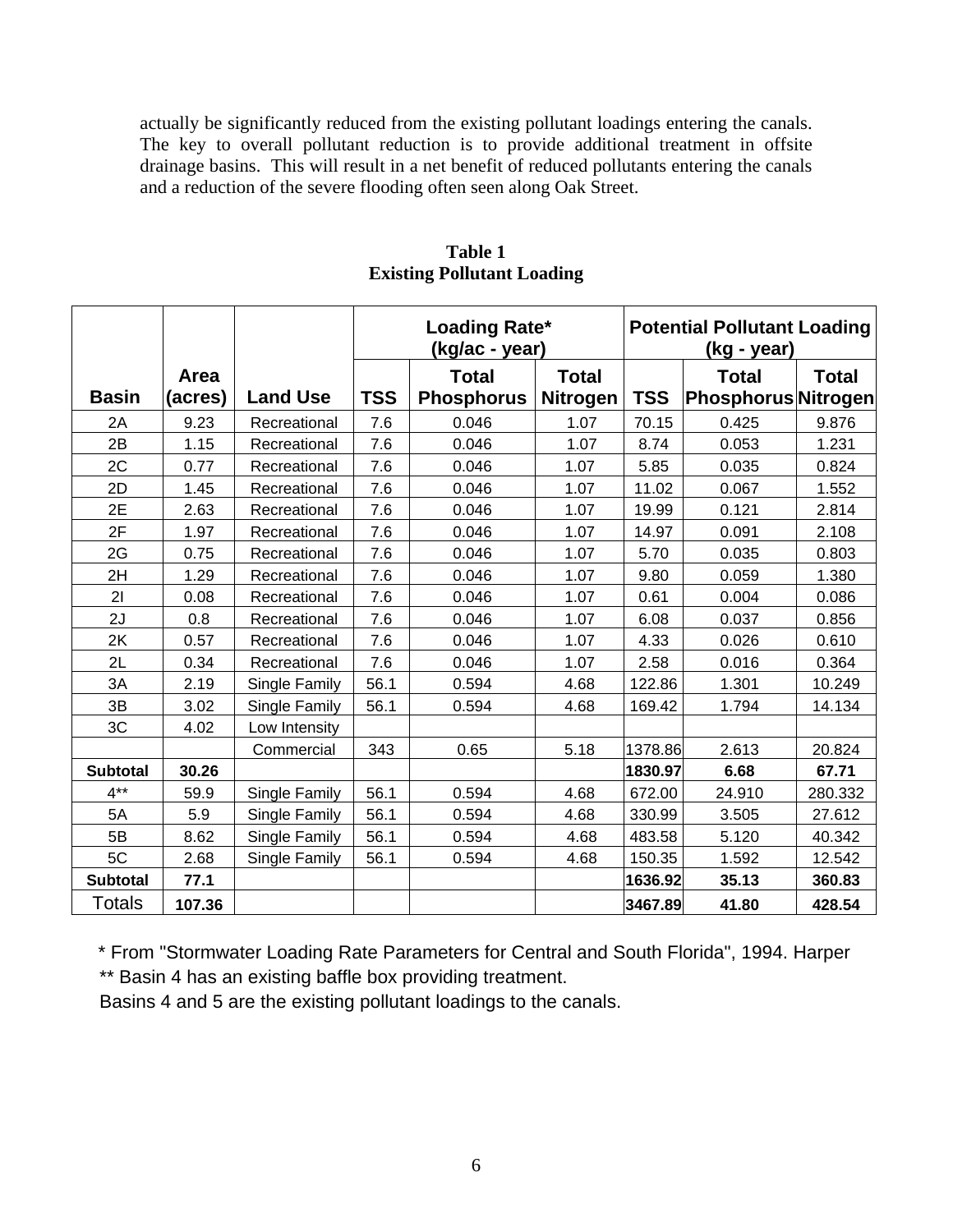## **Table 2 BMP Pollutant Removals**

| <b>BMP</b>                                                                                                                                                                              |            | <b>BMP POLLUTANT REMOVAL TABLE*</b><br><b>BMP Removal Efficiency</b> |         |  |  |  |  |
|-----------------------------------------------------------------------------------------------------------------------------------------------------------------------------------------|------------|----------------------------------------------------------------------|---------|--|--|--|--|
| <b>Type</b>                                                                                                                                                                             |            | (%)                                                                  |         |  |  |  |  |
|                                                                                                                                                                                         | <b>TSS</b> | <b>TP</b>                                                            | ΤN      |  |  |  |  |
| Dry Pond                                                                                                                                                                                | 85         | 61                                                                   | 91      |  |  |  |  |
| Swale                                                                                                                                                                                   | 80         | 45                                                                   | 25      |  |  |  |  |
| <b>Baffle Box</b>                                                                                                                                                                       | 80         | 30                                                                   | 0       |  |  |  |  |
| Inlet Trap (grated)                                                                                                                                                                     | $73**$     | 79**                                                                 | 79**    |  |  |  |  |
| Inlet Trap (curb)                                                                                                                                                                       | $2***$     | $11***$                                                              | $10***$ |  |  |  |  |
| Swale + Inlet Trap (g) + Baffle Box                                                                                                                                                     | 98.9       | 91.9                                                                 | 84.2    |  |  |  |  |
| Dry Pond + Inlet Trap (g) + Baffle Box                                                                                                                                                  | 99.2       | 94.3                                                                 | 98.1    |  |  |  |  |
| Inlet Trap (c)+ Baffle Box                                                                                                                                                              | 84         | 37.7                                                                 | 10      |  |  |  |  |
| Inlet Trap (g)+ Baffle Box                                                                                                                                                              | 81.1       | 85.3                                                                 | 79      |  |  |  |  |
|                                                                                                                                                                                         |            |                                                                      |         |  |  |  |  |
| <b>Multiple BMP Pollutant Removal Calculations</b>                                                                                                                                      |            |                                                                      |         |  |  |  |  |
| $TSS - 100x0.8 + (100-80)x0.73 + (100-80-14.6)x0.8 = 98.9%$ Removal<br>TP - $100x0.45 + (100-45)x.79 + (100-45-43.45) = 91.9%$ Removal<br>TN - $100x.25 + (100-25)x.79 = 84.2%$ Removal |            |                                                                      |         |  |  |  |  |
| Dry Pond + Inlet Trap (g) + Baffle Box                                                                                                                                                  |            |                                                                      |         |  |  |  |  |
| TSS - 100x0.85 + (100-85)x0.73 + (100-85-10.95)x0.8 = 99.2% Removal                                                                                                                     |            |                                                                      |         |  |  |  |  |
| TP - $100x0.61 + (100-61)x0.79 + (100-61-30.8)x.3 = 94.3%$ Removal                                                                                                                      |            |                                                                      |         |  |  |  |  |
| TN - $100x.91 + (100-91)x.79 = 98.1%$ Removal                                                                                                                                           |            |                                                                      |         |  |  |  |  |
| Inlet Trap (c) + Baffle Box                                                                                                                                                             |            |                                                                      |         |  |  |  |  |
| TSS - 100-x0.2 + $(100-20)x0.8 = 84%$ Removal                                                                                                                                           |            |                                                                      |         |  |  |  |  |
| TP - 100x0.11 + (100-11)x.3= 37.7% Removal                                                                                                                                              |            |                                                                      |         |  |  |  |  |
| $TN - 100x.10 = 10%$ Removal                                                                                                                                                            |            |                                                                      |         |  |  |  |  |
| Inlet Trap (g) + Baffle Box                                                                                                                                                             |            |                                                                      |         |  |  |  |  |
| TSS - 100x0.73 + (100-73)x0.30 = 81.1% Removal                                                                                                                                          |            |                                                                      |         |  |  |  |  |
| TP - $100x0.79 + (100-79)x0.3 = 85.3%$ Removal                                                                                                                                          |            |                                                                      |         |  |  |  |  |

TN - 100x.79 = **79% Removal**

All removal values are from "Guide For Best Management Practice

\*\* From Creech Engineers study "Pollutant Removal Testing For a Suntree Technologies Grate Inlet Skimmer Box", 2001

\*\*\*From visual observation by Brevard County staff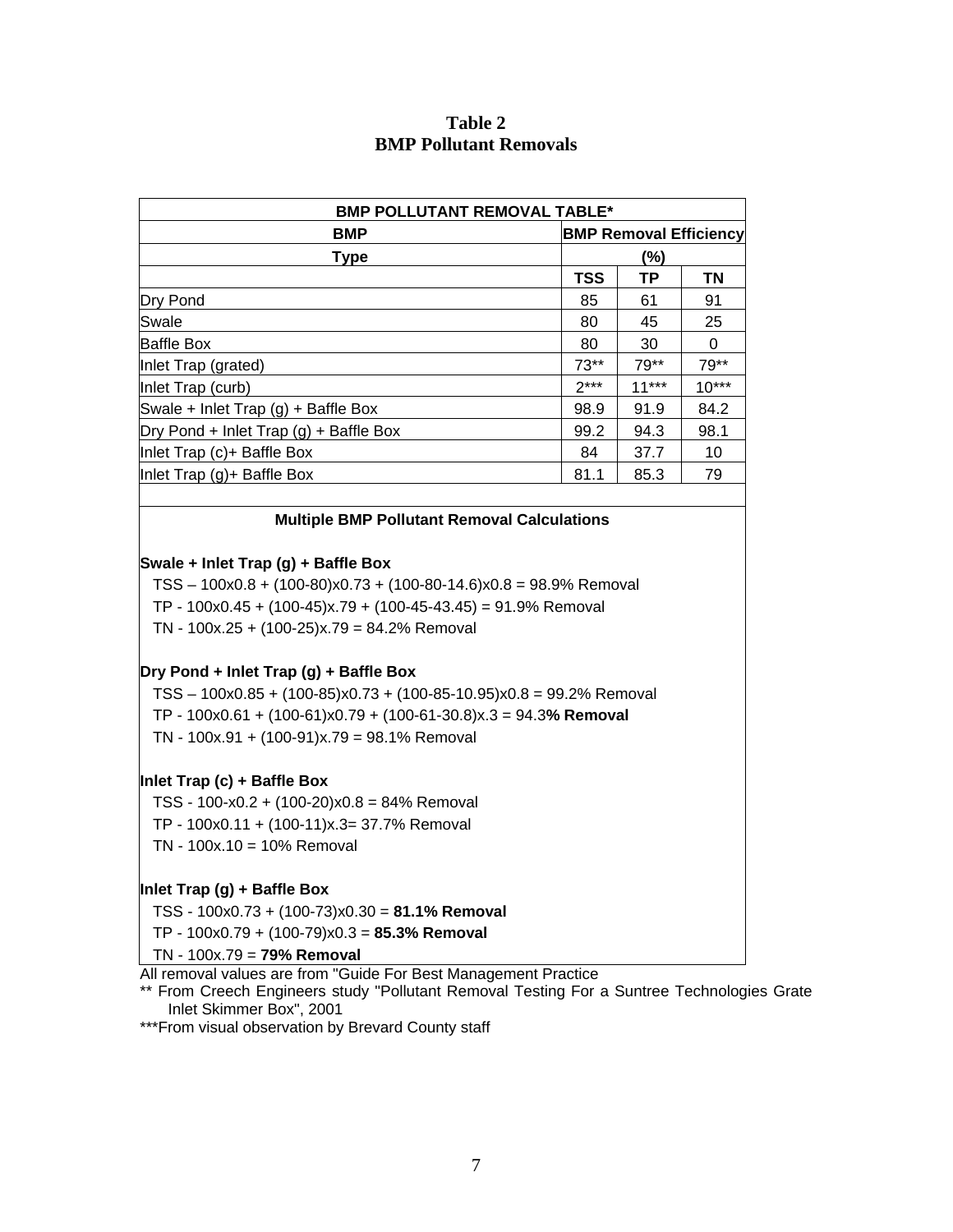|              |                                                               | <b>BMP Removal</b>   |              |                       |            |                           |                   |            |           |           |
|--------------|---------------------------------------------------------------|----------------------|--------------|-----------------------|------------|---------------------------|-------------------|------------|-----------|-----------|
|              |                                                               | <b>Efficiency</b>    |              | <b>Pollutant Load</b> |            |                           |                   |            |           |           |
| <b>Basin</b> | <b>BMP</b>                                                    | <b>From New BMPs</b> |              | <b>Reduction</b>      |            | <b>Proposed Pollutant</b> |                   |            |           |           |
|              | <b>Type</b>                                                   | $(\%)$               |              | From BMPs (kg/year)   |            |                           | Loading (kg/year) |            |           |           |
|              |                                                               | <b>TSS</b>           | <b>TP</b>    | <b>TN</b>             | <b>TSS</b> | <b>TP</b>                 | <b>TN</b>         | <b>TSS</b> | <b>TP</b> | <b>TN</b> |
| 2A           | swale + inlet trap $(g)$ + baffle box                         | 98.9                 | 91.9         | 84.2                  | 69.38      | 0.39                      | 8.32              | 0.77       | 0.03      | 1.56      |
| 2B           | swale+ inlet trap $(q)$ + baffle box                          | 98.9                 | 91.9         | 84.2                  | 8.64       | 0.05                      | 1.04              | 0.10       | 0.00      | 0.19      |
| 2C           | $\frac{dy}{dx}$ ond + inlet trap $\frac{dy}{dx}$ + baffle box | 99.2                 | 94.3         | 98.1                  | 5.81       | 0.03                      | 0.81              | 0.05       | 0.00      | 0.02      |
| 2D           | $\frac{dy}{dx}$ ond + inlet trap $\frac{dy}{dx}$ + baffle box | 99.2                 | 94.3         | 98.1                  | 10.93      | 0.06                      | 1.52              | 0.09       | 0.00      | 0.03      |
| 2E           | $\frac{dy}{dx}$ ond + inlet trap $\frac{dy}{dx}$ + baffle box | 99.2                 | 94.3         | 98.1                  | 19.83      | 0.11                      | 2.76              | 0.16       | 0.01      | 0.05      |
| 2F           | swale + inlet trap $(g)$ + baffle box                         | 98.9                 | 91.9         | 84.2                  | 14.81      | 0.08                      | 1.77              | 0.16       | 0.01      | 0.33      |
| 2G           | $\frac{dy}{dx}$ ond + inlet trap $\frac{dy}{dx}$ + baffle box | 99.2                 | 94.3         | 98.1                  | 5.65       | 0.03                      | 0.79              | 0.05       | 0.00      | 0.02      |
| 2H           | $\frac{dy}{dx}$ ond + inlet trap (g) + baffle box             | 99.2                 | 94.3         | 98.1                  | 9.73       | 0.06                      | 1.35              | 0.08       | 0.00      | 0.03      |
| 21           | swale + inlet trap $(g)$ + baffle box                         | 98.9                 | 91.9         | 84.2                  | 0.60       | 0.00                      | 0.07              | 0.01       | 0.00      | 0.01      |
| 2J           | inlet trap $(g)$ + baffle box                                 | 81.1                 | 85.3         | 79                    | 4.93       | 0.03                      | 0.68              | 1.15       | 0.01      | 0.18      |
| 2K           | inlet trap $(q)$ + baffle box                                 | 81.1                 | 85.3         | 79                    | 3.51       | 0.02                      | 0.48              | 0.82       | 0.00      | 0.13      |
| 2L           | inlet trap $(g)$ + baffle box                                 | 81.1                 | 85.3         | 79                    | 2.10       | 0.01                      | 0.29              | 0.49       | 0.00      | 0.08      |
| 3A           | inlet trap $(q)$ + baffle box                                 | 81.1                 | 85.3         | 79                    | 99.64      | 1.11                      | 8.10              | 23.22      | 0.19      | 2.15      |
| 3B           | inlet trap $(g)$ + baffle box                                 | 81.1                 | 85.3         | 79                    | 137.40     | 1.53                      | 11.17             | 32.02      | 0.26      | 2.97      |
| 3C           | $\frac{dy}{dx}$ ond + inlet trap $\frac{dy}{dx}$ + baffle box | 99.2                 | 94.3         | 98.1                  | 1367.83    | 2.46                      | 20.43             | 11.03      | 0.15      | 0.40      |
| 4            | inlet trap $(g)$ + baffle box                                 | 81.1                 | 85.3         | 79                    | 544.99     | 21.25                     | 221.46            | 127.01     | 3.66      | 58.87     |
| 5A           | inlet trap $(c)$ + baffle box                                 | 84                   | 37           | 10                    | 278.03     | 1.30                      | 2.76              | 52.96      | 2.21      | 24.85     |
| 5B           | inlet trap $(c)$ + baffle box                                 | 84                   | 37           | 10                    | 406.21     | 1.89                      | 4.03              | 77.37      | 3.23      | 36.31     |
| 5C           | inlet trap $(c)$ + baffle box                                 | 84                   | 37           | 10                    | 126.29     | 0.59                      | 1.25              | 24.06      | 1.00      | 11.29     |
|              |                                                               |                      | <b>Total</b> |                       | 3116.31    | 31.0                      | 289.08            | 351.60     | 10.76     | 139.47    |

**Table 3 Proposed Pollutant Loading** 

## **Table 4 Net Pollutant Removals**

|                 | TSS (kg/yr)   | TP (kg/yr)  | TN(kg/yr)    |
|-----------------|---------------|-------------|--------------|
| Predevelopment  | 1636.92       | 35.13       | 360.83       |
| Postdevelopment | 351.60        | 10.76       | 139.47       |
| Net Reduction   | 1285.32 (79%) | 24.37 (69%) | 221.36 (61%) |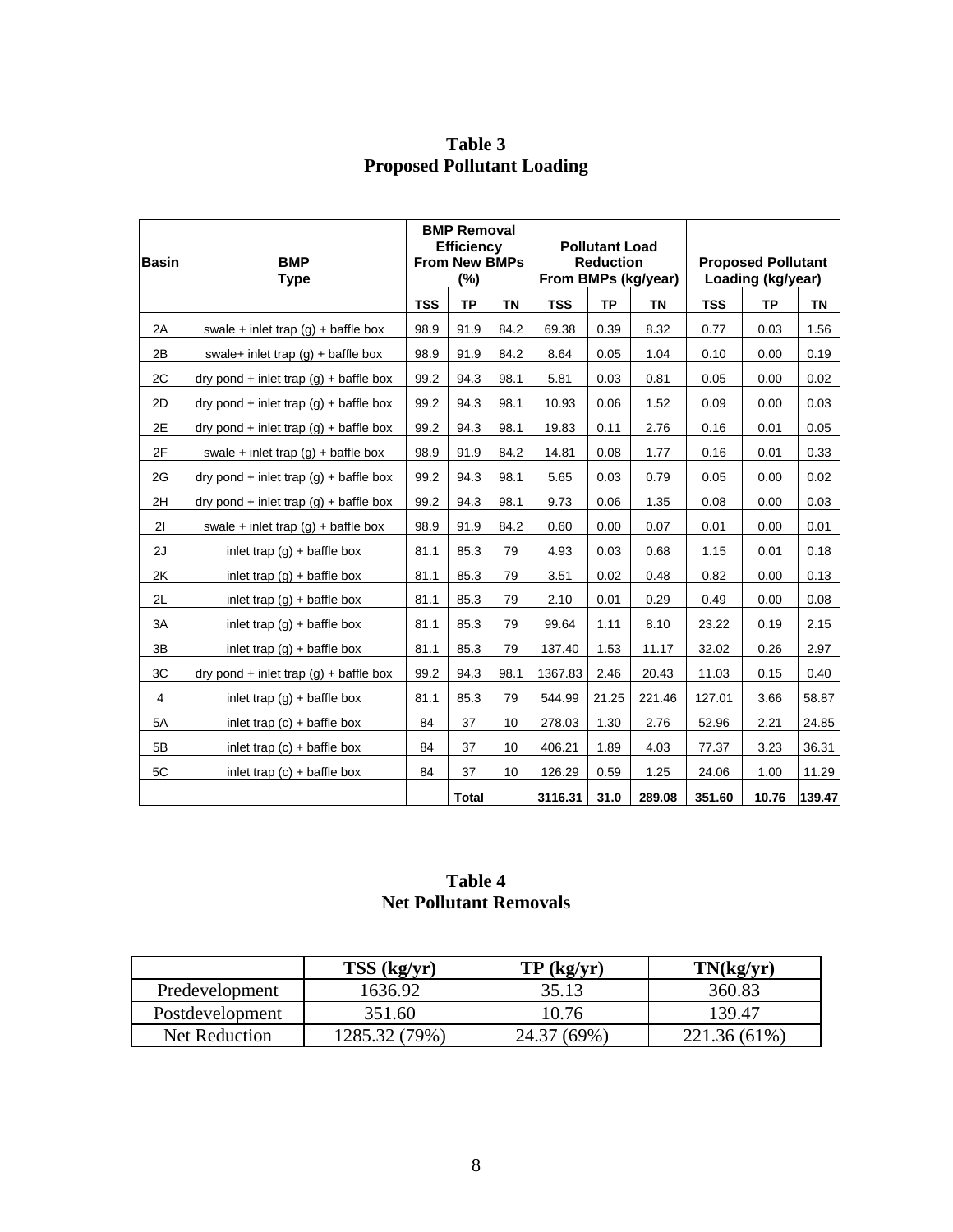#### **Summary**

The days of solving flooding problems in communities with simple ditch and pipe solutions have disappeared. Environmental concerns now dictate that stormwater treatment techniques be integrated into these flood relief projects. By adding water quality components to water quantity projects, communities can help achieve pollution remediation goals being established for NPDES, TMDL, and PLRG programs.

Retrofitting existing stormwater systems to provide water quality treatment is more complicated, expensive, and time consuming than traditional stormwater designs for new development. The scarcity of available land and numerous existing utilities in older built out areas will tax an engineer's imagination to provide innovative BMPs in these locations. An carefully planned treatment train was designed consisting of swales, ponds, berms, baffle boxes, and inlet traps to provide overall stormwater pollution reduction.

In order to address stormwater pollution concerns, treatment mitigation was designed in offsite drainage basins. The pollutant loadings and removals were calculated using a simple but effective spreadsheet analysis incorporating the latest in BMP efficiency studies. While complicated stormwater modeling software can be used for pollutant analysis, this type of modeling is more cost effective on large basin studies than small basins and individual projects. The pollutant removal calculations showed an annual net reduction of 79% for TSS, 37% for Total Phosphorus, and 24% for Total Nitrogen in the Oak Street basin despite the creation of a new stormdrain system for a landlocked area.

As this project demonstrates, there are typically numerous stakeholders that need to be brought into the project early in the process and kept in the process throughout the life of the project. Many meetings were held with city, county, and state officials, homeowners associations, schools, soccer clubs, churches, and utility companies. All it takes is one uncooperative stakeholder to set back or kill a project, as was demonstrated with the church backing out of the land acquisition process after many verbal indications of approval. Using creative partnerships with other entities and agencies allowed the development of a unique strategy to solve flooding at several locations in the project area.

#### **References**

ASCE - "Guide For Best Management Practice Selection in Urban Developed Areas", 2001

Gordon England, P.E. "Pollutant Removal Testing For a Suntree Technologies Grate Inlet Skimmer Box", 2001

Harvey Harper, Ph. D, P.E., "Stormwater Loading Rate Parameters for Central and South Florida", 1994